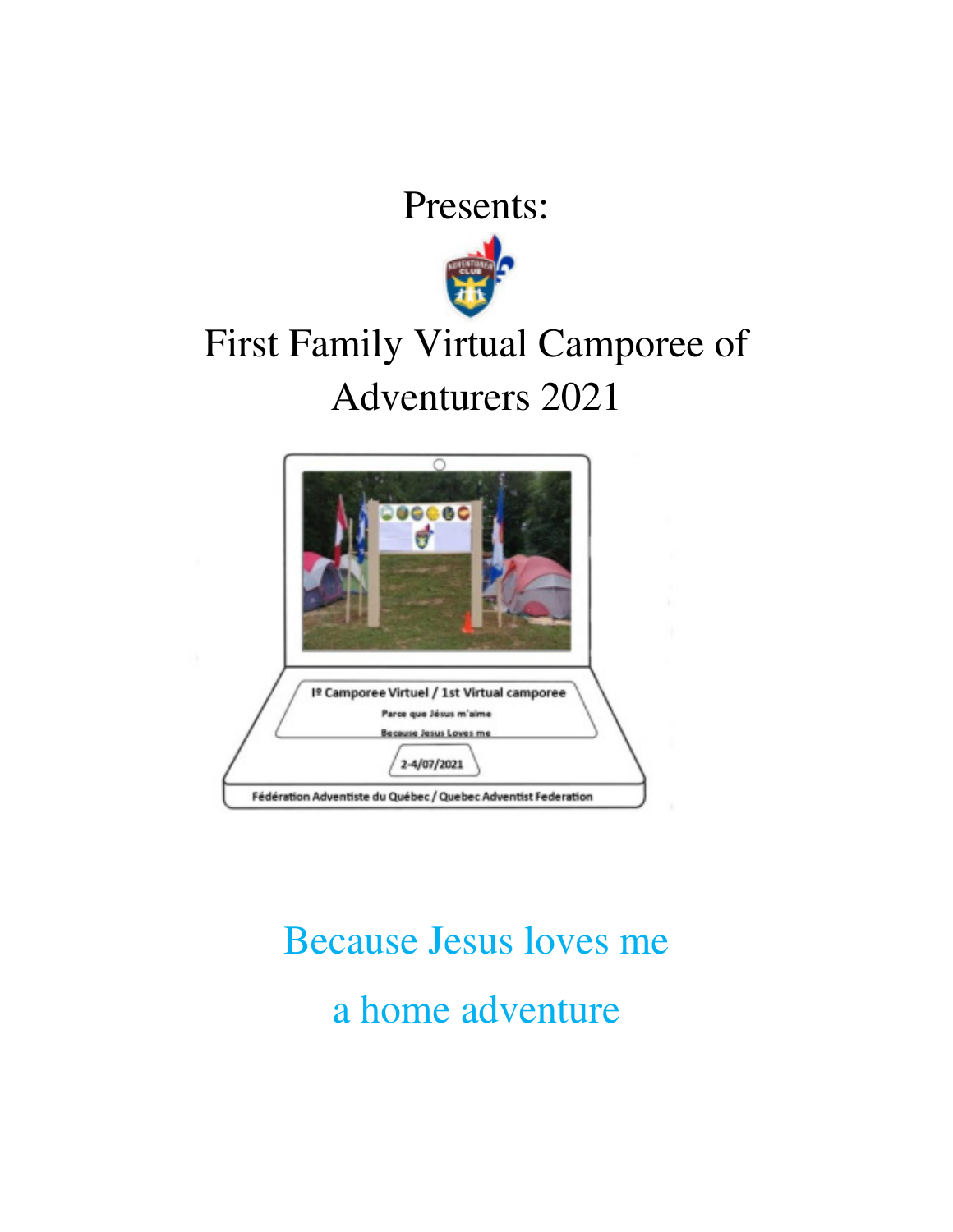"For God so loved the world that he gave his one and only Son, that whoever believes in him shall not perish but have eternal life." John 3 :16

## **General goal**

- $\ddot{\phantom{1}}$  That every child knows the basics of the sanctuary and the importance of it.
- $\ddot$  That every club and family experiment the love that God has for everyone through his redemption plan

## **Main goal**

- $\downarrow$  Discover new things in every section of the sanctuary
- $\ddot$  Understand that God is present in the place we choose to adore him.
- $\ddot{+}$  Know that God intercedes right now, in the sanctuary for all of us.
- $\downarrow$  Grow our need of maintaining a constant communion with God.
- $\ddot{\bullet}$  Have fun with the family.

## **Registration**

The inscription of the clubs will be of and it is necessary to register with the youth department.

## **Requirements**

- $\overline{\phantom{a}+}$  Be a member of an Adventurer club (at least 3 to 4 months before the camporee)
- $\ddot{\text{+}}$  The Adventurers and leaders must have their entire uniform (including the basic awards for each obtained class).
- $\downarrow$  The kids registered to the camporee must be in presence of their parents or tutor.
- $\bigstar$  Have their personal camping equipment.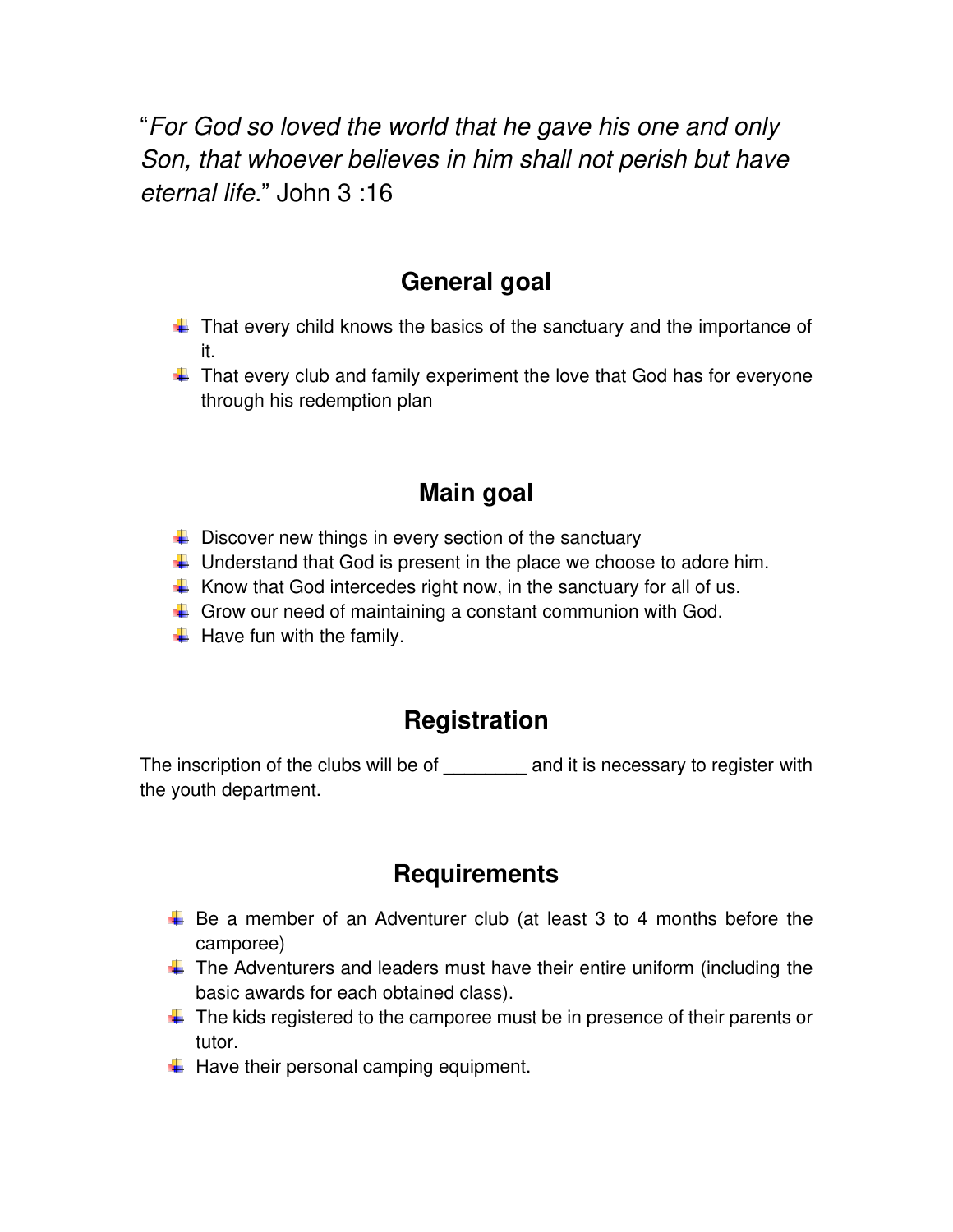## **General measures**

#### **↓** Accommodation :

a) Each home will be a campsite with the proper camping equipment for the family. For the ones that have a backyard, it will be possible to install their tent there. For the families living in apartments, the living room or a room shall be prepared for the camp.

Example :



- b) Every family campsite must have:
	- o A delimited space (decoration, etc.)
	- o An identified space (club name)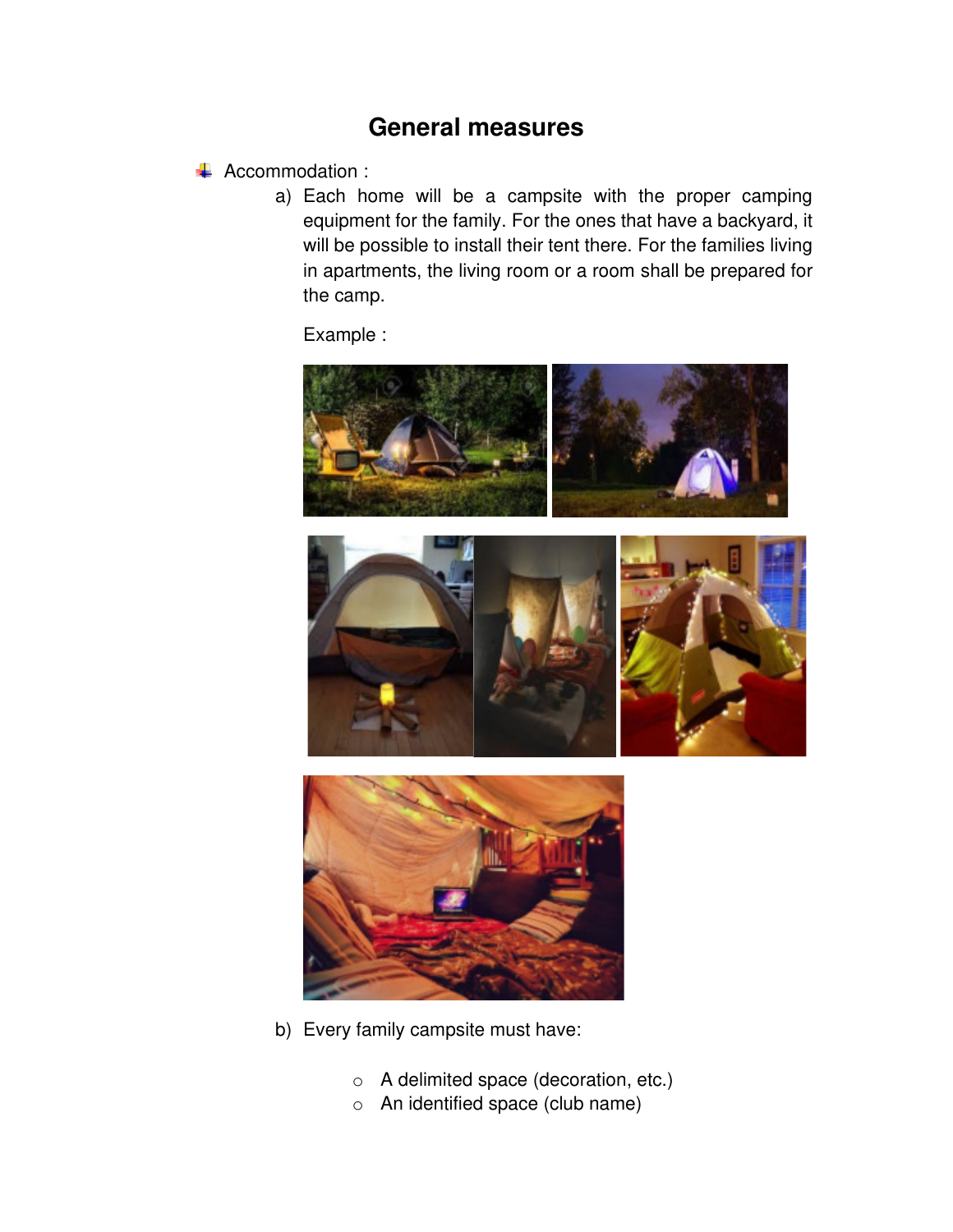o A clean space respecting the rules of environmental conservation.

#### $\overline{\phantom{a}}$  Security

- a) Only family members living under the same roof can camp together.
- b) Adventurers must always be accompanied by an adult.
- All registered families must be present at the general meetings on Zoom and participate in all activities.

| <b>Categories</b>   | <b>Events</b>                              | <b>Qualifications</b> |
|---------------------|--------------------------------------------|-----------------------|
|                     | 1. Discover the sanctuary                  | 100 points            |
|                     | 2.24 hours before the throne of God        |                       |
| <b>SPIRITUAL</b>    |                                            |                       |
| <b>ACTIVITIES</b>   | 3. Study the sanctuary                     | 50 Points             |
|                     | 4. Know the sanctuary                      | 50 Points             |
|                     | 5. Worship in the sanctuary                | 50 points             |
|                     | 6. Preaching about the sanctuary           | 50 Points             |
|                     | <b>Sous-total: Spiritual activities</b>    | 300 points            |
|                     | 7. Discipline                              | 100 points            |
| <b>ORGANIZATION</b> | 8. Uniformity                              | 75 points             |
|                     | 9. Decoration                              | 75 points             |
|                     | <b>Sous-total: Organization</b>            | 250 points            |
|                     | 10. Mini sanctuary                         | 100 points            |
|                     | 11. My rewards                             | 50 Points             |
| <b>RECREATIONAL</b> | 12. Breadmaking                            | 50 points             |
| <b>ACTIVITIES</b>   | 13. Filling our candlesticks               | 50 points             |
|                     | 14. Create the pectoral                    | 50 points             |
|                     | <b>Sous-total: Recreational activities</b> | <b>300 Points</b>     |
|                     | <b>TOTAL</b>                               | 850 points            |

## **Activity descriptions**

## **Description of the spiritual activities**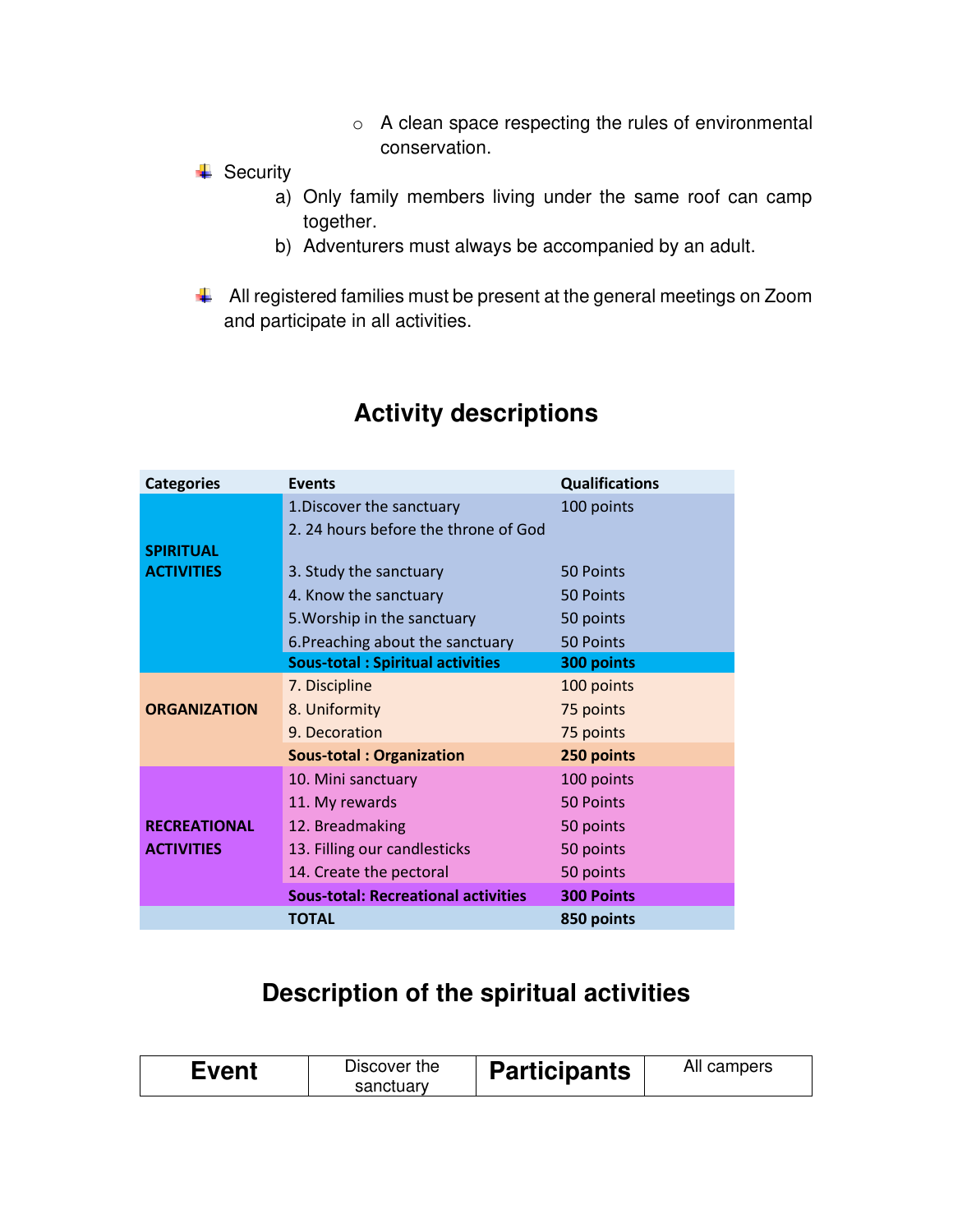Spiritual activities are the most important part in the development of the Ministry of Adventurers.

Goal:

Allow Adventurers to discover the sanctuary in our various meetings (by explanations and mini-video presentations in French or English)

| Event | 24 hours before<br>Gods' throne | <b>Participants</b> | All campers |
|-------|---------------------------------|---------------------|-------------|
|       |                                 |                     |             |

Goal:

To stimulate in each participant and family the need to pray constantly. Each family will choose a place of prayer and have a 24-hour itinerary. All families and participants will have a prayer schedule.

|--|

Goal :

May the Builders and the Helping Hands know the sanctuary, the furniture, and their meanings.

Description: The Adventurers of the Builder and Helping Hands class will study the history of the construction of the sanctuary found in the Book of Exodus, chapter 25-30. In the camporee, one adventurer from each class will be chosen to complete a multiple selection assessment, true or false, etc. on Kahoots or other platforms.

| <b>Event</b>        | $\vert$ Know the sanctuary <b>Participants</b> | Busy Bee and Sun<br>Beam |
|---------------------|------------------------------------------------|--------------------------|
| $C_{\alpha\alpha}1$ |                                                |                          |

Cioal:

Allow children from the Busy Bee and Sun Beam class to identify the sanctuary furniture.

Description: The Adventurers of both classes, with the help of their parents and club leaders, will learn to identify the furniture of the sanctuary through images (Exodus 25- 30). An adventurer from each class will be chosen to complete puzzles with the images of the sanctuary.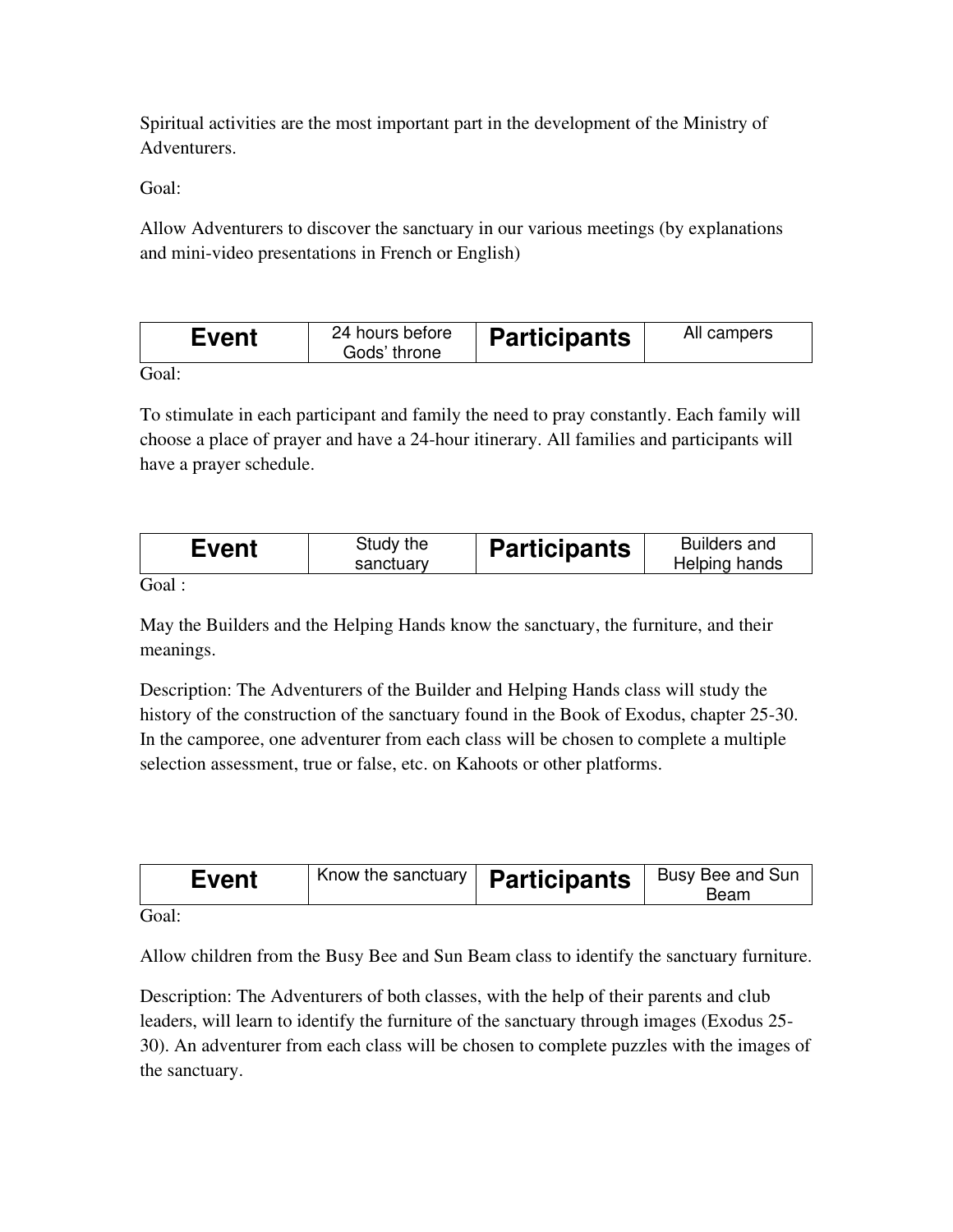| Worship in the<br>All clubs<br><b>Participants</b><br>Event<br>sanctuary |
|--------------------------------------------------------------------------|
|--------------------------------------------------------------------------|

Goal :

Developing the gift of singing

Description: Each church will prepare a song of 5 minutes maximum on the sanctuary or the theme of the camporee. Videos must be submitted no later than the first week of June. Due to the circumstances of the Covid-19 context, the recording of the children singing must be individual.

| <b>Evaluation criterion</b> | Value     |
|-----------------------------|-----------|
| Message                     | 10 Points |
| Harmony                     | 10 Points |
| Participation               | 10 Points |
| Time                        | 10 Points |
| Interpretation              | 10 Points |

| Preaching in the<br>All clubs<br><b>Participants</b><br>Event |           |  |
|---------------------------------------------------------------|-----------|--|
|                                                               | sanctuary |  |

Goal :

Develop the gift of preaching among Adventurers

Description: Each club will prepare an Adventurer to preach on one of the sanctuary furniture. The club must submit the Adventurers' preaching and video no later than the first week of June for the evaluation.

| <b>EVALUATION</b>   | <b>Value</b> |
|---------------------|--------------|
| <b>CRITERION</b>    |              |
| Message             | 10 Points    |
| Diction and mastery | 10 Points    |
| Participation       | 10 Points    |
| Time                | 10 Points    |
| Use of the Bible    | 10 Points    |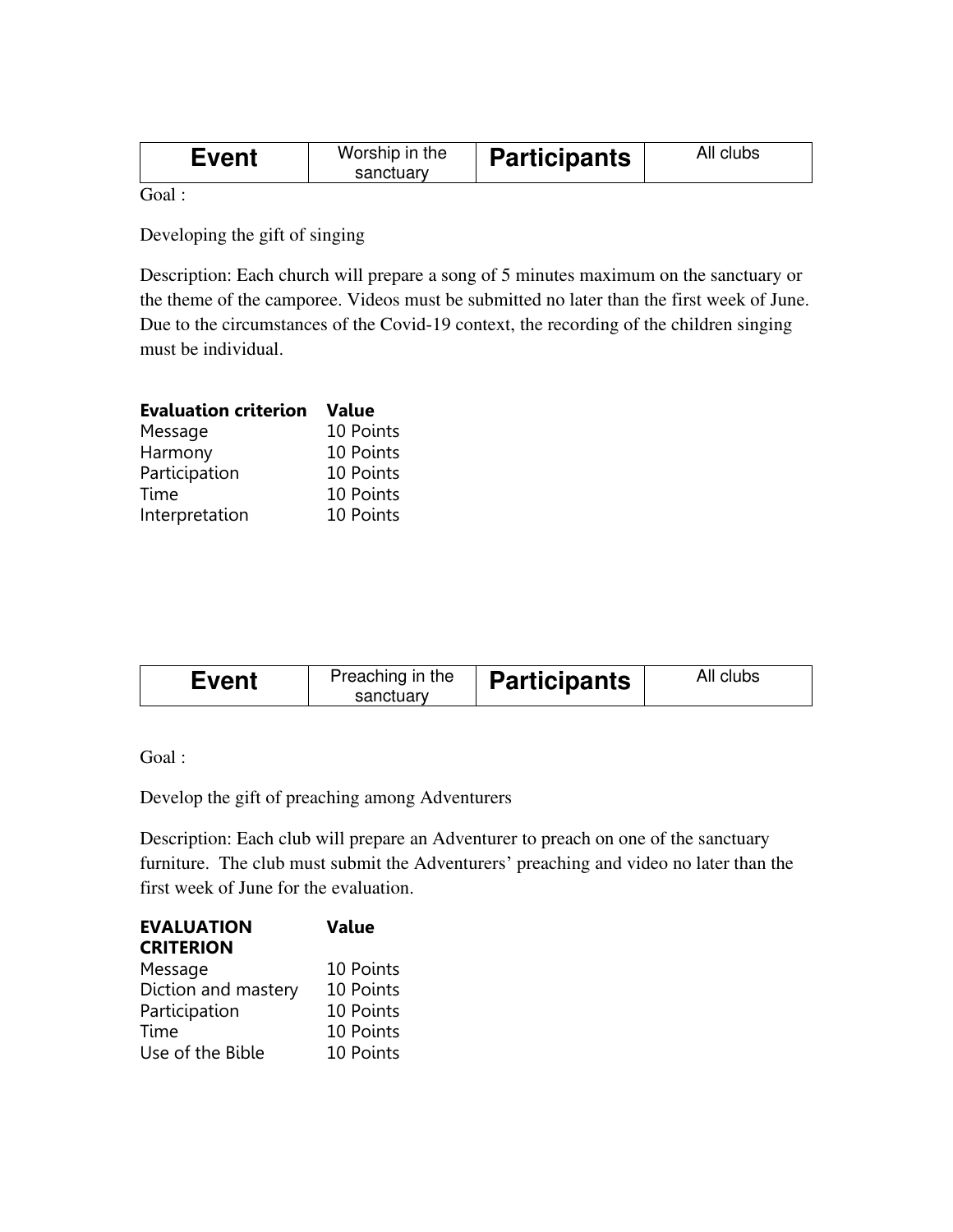## **Organization**

|  | Event | Discipline | <b>Participants</b> | All participants |
|--|-------|------------|---------------------|------------------|
|--|-------|------------|---------------------|------------------|

Goal:

Reward the sense of responsibility of each Adventurer, family, and leader through an organizational perspective towards their club.

Description: Each club receives 100 points for the camporee period. If the club or a member of the club commits an offence or misconduct, points will be removed (see the list described in this section).

List of faults and consequences:

- $\triangleright$  Introduce non-registered persons or matriculate to the field or activities. (-25 points)
- ➢ Failure to meet camporee schedules, late in meetings and meetings, devotionals, directors' meetings; does not provide evidence of activities on time, etc. (-10 points)
- $\triangleright$  No presence the majority of families and club member enrolled in meetings and events without authorization (-10 points)
- $\triangleright$  Participation of a member of the club in an event when it exceeds the age required for this event. (-25 points)
- $\triangleright$  Find a member of the club who is disorderly or does not follow the rules of behaviour during gatherings, worship, or other events. (-10 points)
- $\triangleright$  Do not have the uniform complete, clean, or compliant when activities require it. (-5 points)

| Event | Jnıtorm | <b>Participants</b> | All clubs |
|-------|---------|---------------------|-----------|
| Goal  |         |                     |           |

Promote uniformity in Quebec Conference Adventist clubs.

Description: Clubs must have their complete, clean, and neat A uniform when inspecting.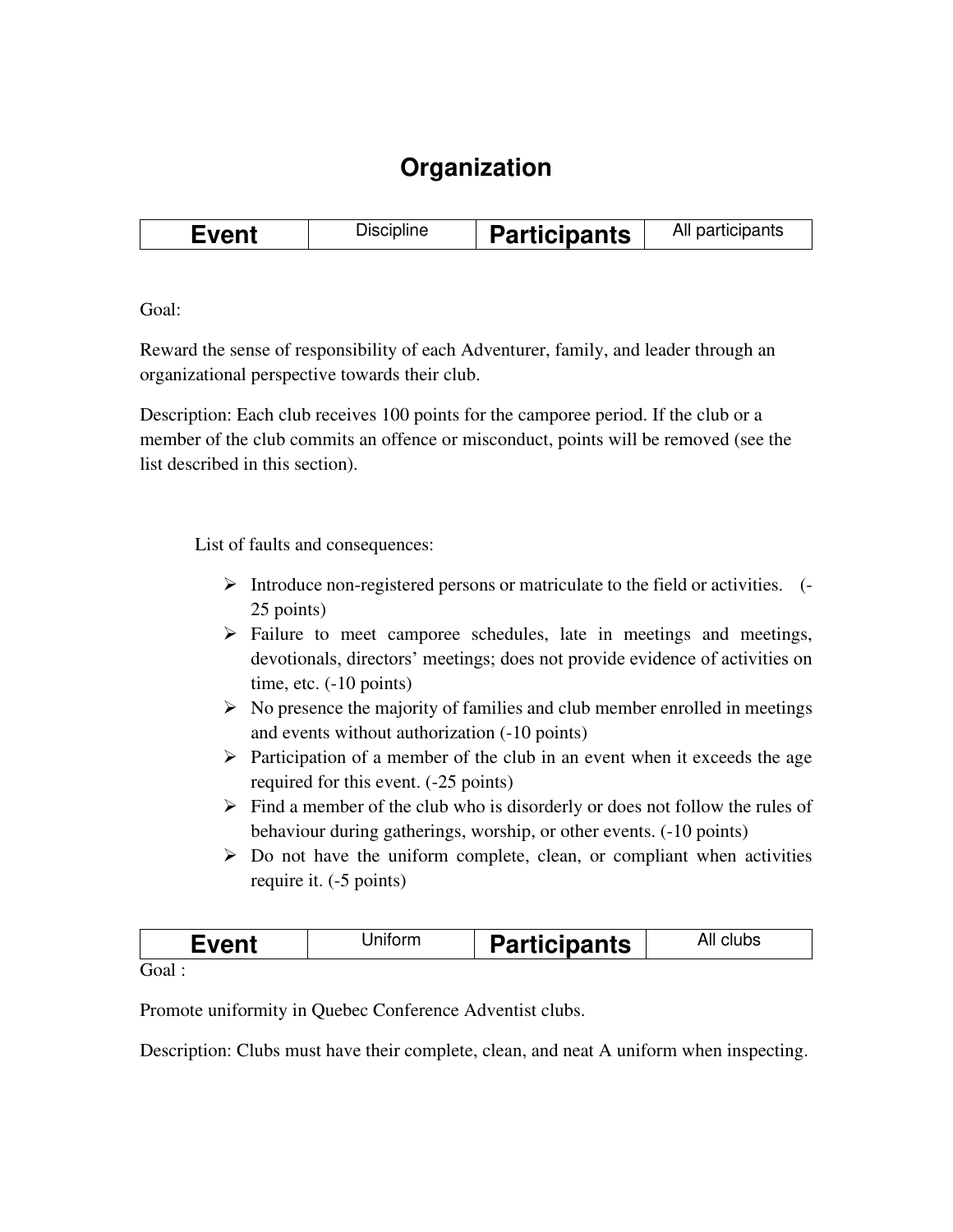| ∙vent<br>venu | Decoration | <b>Participants</b> | All participants |
|---------------|------------|---------------------|------------------|
|               |            |                     |                  |

Objective:

Promote order and motivate each family to create a camp place at home or in the backyard

Description: In the camporee, the judges will inspect the campsite and the tents.

| <b>EVALUATION</b><br><b>CRITERION</b> | <b>VALUE</b> |
|---------------------------------------|--------------|
| Tent                                  | 10 Points    |
| Tent(interior, bed, Bible)            | 10 Points    |
| Camp environnement (cleanliness)      | 10 Points    |
| Decorations                           | 15 Points    |
| Poster, Club Name, etc.               | 10 Points    |
| Creativity                            | 20 Points    |

| Recreational      |
|-------------------|
| <b>Activities</b> |
|                   |

| Event | Mini Sanctuary | <b>Participants</b> | All the families |
|-------|----------------|---------------------|------------------|
|-------|----------------|---------------------|------------------|

Goal :

Encourage creativity and teamwork.

Description: Each family will reproduce a mini sanctuary with cardboard, recyclable material, shoe boxes, modelling clay, etc. To allow children to better understand the sanctuary, work creativity and relationship with their peers.

#### **EVALUATION CRITERION VALUE**

| Participation              | 15 Points |
|----------------------------|-----------|
| Creativity and originality | 20 Points |
| Similarity                 | 15 Points |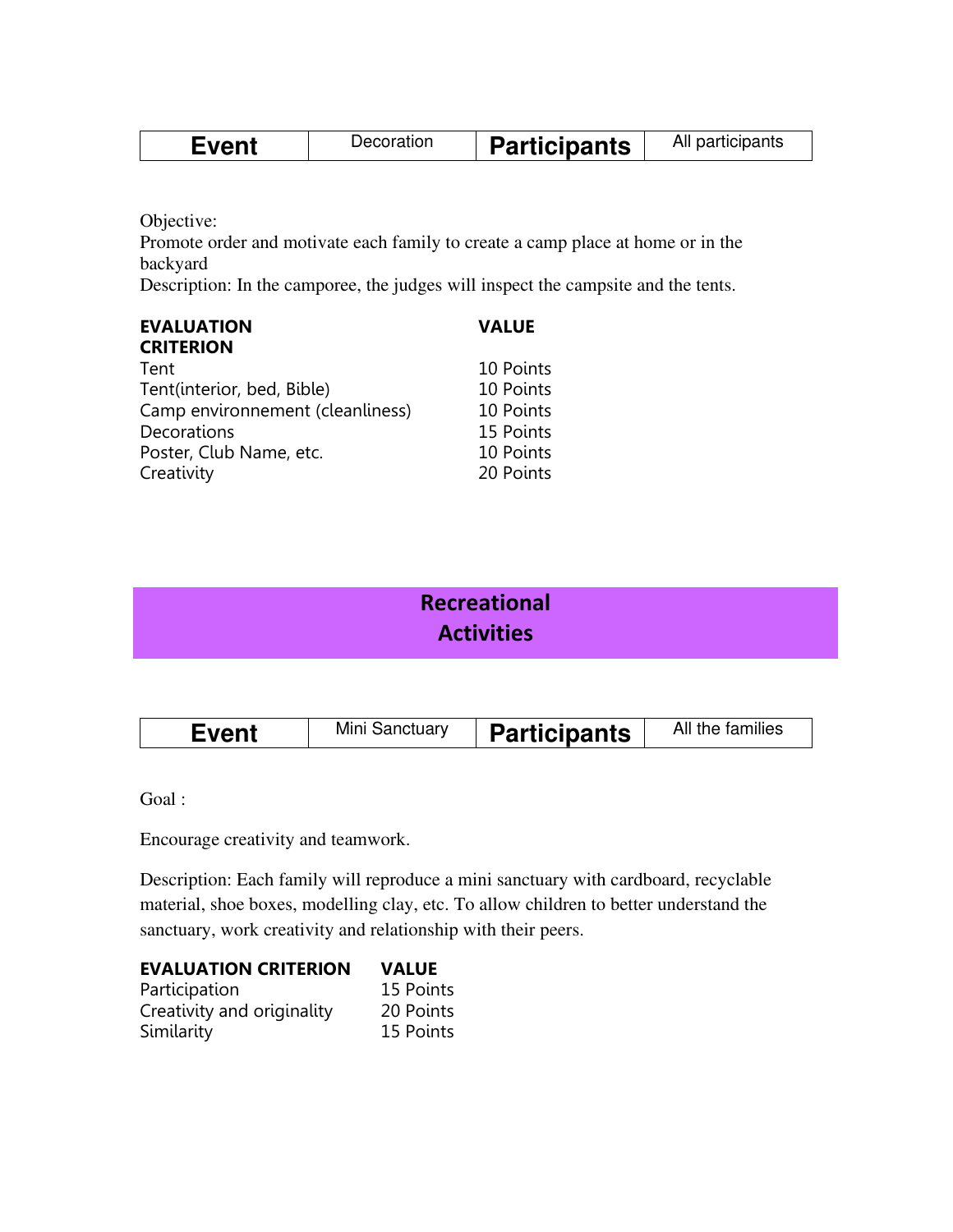| Event | My rewards | <b>Participants</b> | All Adventurers<br>(optional) |
|-------|------------|---------------------|-------------------------------|
|-------|------------|---------------------|-------------------------------|

Goal :

Motivate Adventurers to obtain different specializations not obtained

Description: Children can join the corresponding Zoom room with the assistance of their parents. Parents will need to ensure that their children have all the necessary materials requested for DIY and activities to ensure the success of this section.

| Event   | Bread making | <b>Participants</b> | All families |
|---------|--------------|---------------------|--------------|
| $G_{Q}$ |              |                     |              |

Goal :

Work on fine motor skills in our little ones and promote culinary art.

Description: Children with their parents can make bread. For this event, you must send the video of the activity with all the explanations of the preparation and the result.

Goal:

Work on the speed and concentration of each Adventurer and understand the importance of our candlesticks always being filled with the oil of the Holy Spirit.

Material: yellow water (add yellow food colouring to the water in the bucket), 7 bottles, 8 oz glass.

Description: In a relay race, children, and parents, in turn, must fill a glass and pour it into the bottle. Then you must fill together with the 7 bottles of water to place at the finish line, with the water that is in the bucket located at the start line.